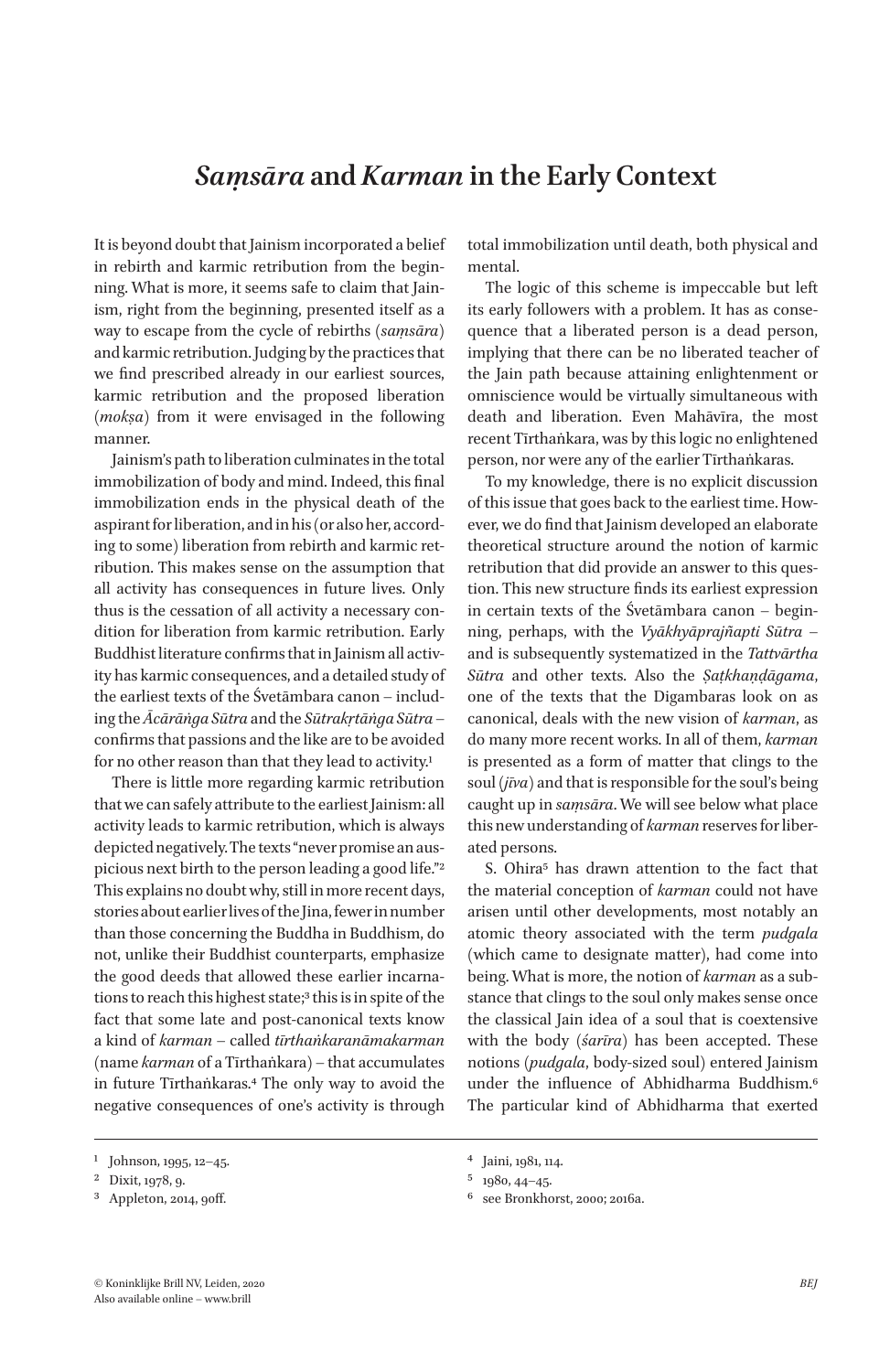this influence arose in northwest India, in the 2nd century BCE at the earliest.7 It is possible, but not certain, that the new understanding of *karman* came about at the time when many other aspects of Jainism underwent a major overhaul (including the abandonment of relic and *stūpa* worship), presumably under the Kushanas during the early centuries of the Common Era.

What did the new *karman* doctrine look like?8 The earliest Jainism linked karmic retribution to all activity whatsoever, not only to moral and immoral activity. Only thus did it make sense to look for a way out through total bodily and mental immobilization. In the form of Jainism that subsequently arose, activity carries the name *yoga*. The activity (*yoga*) of the soul is responsible for the influx (*āsrava*) of karmic matter, more precisely perhaps, the influx of matter that then becomes karmic matter of various kinds. In this respect, scholastic Jainism builds on and develops its old tradition. However, a new element is added: karmic matter clings to the soul as a result of passion (*kaṣāya*). This element, passion, introduces a psychological dimension that was, as far as we can tell, missing as a causal factor in the earliest Jainism. If it is indeed a new dimension, it is not difficult to guess where it came from. A preoccupation with psychological processes had characterized Buddhism from its beginning. It was under the influence of Buddhism that Jainism underwent major changes. It makes sense to assume that it was also under the influence of Buddhism that Jainism introduced the psychological dimension responsible for entities like passion.

The Jain path to liberation now becomes a path of purification.9 The soul has to be purified of the *karman* that clings to it. As it so happens, karmic matter falls into two general categories, depending on whether the person concerned has passions (*kaṣāya*) or not: *karman* relating to future lives (*sāmparāyika*) and *karman* relating to the path of asceticism (*īryāpatha*).10 In the former case, the influx of *karman* causes rebirth; in the latter, the influx of *karman* is of short duration (it does not cling) and does not cause rebirth. It will be clear that in this way the system has a place for people who act in the world without having to pay for it in a future rebirth. In other words, there is now place

for Tīrthaṅkaras and *kevalin*s. Strictly speaking, they are enlightened but not yet liberated. P. Dundas describes the situation as follows:

Spiritual deliverance (*mokṣa*) is defined in simple terms by Umāsvāti (TS 10.5) as release from all karma. This should in its finality be clearly distinguished from the attainment of enlightenment which, after the cultivation of morally positive attitudes, the practice of austerity and the gradual suppression of negative discriminative mental processes, involves the uprooting of deluding karma which is then succeeded by the removal of the remaining three harming karmas, thus liberating the innate qualities, such as omniscience, of the *jīva*. Enlightenment, however, does not of itself entail death, for the operation of the four non-harming karmas is still unimpaired, with life and name karma guaranteeing the continuation of embodied existence and experience karma ensuring bodily sensations, although the latter point was a source of sectarian dispute for the Digambaras who denied that a *kevalin*'s feeling karma could bring about an effect such as hunger. The enlightened person, whether fordmaker or *kevalin*, may therefore spend a considerable period after enlightenment engaging in mental and physical activities such as walking, preaching and meditation. However, no new karma is bound by these activities nor is it possible in this state to carry out acts of violence, even involuntarily.<sup>11</sup>

There is a condition to reaching enlightenment: Tīrthaṅkaras and *kevalin*s have to be without passions (*kaṣāya*). How is that to be accomplished? Clearly, the path to liberation now passes through the suppression of *kaṣāya*. Unfortunately, it appears that the Jain scholiasts had some difficulty categorizing *kaṣāya* in their scheme of things. This is confirmed by looking at the *Tattvārtha Sūtra*, a text whose "greatest achievement…lies in its systematization of the philosophical contents of the Jaina canon…and in its innovation of certain traditional concepts as well as the formulation of certain new concepts."12 The *Tattvārtha Sūtra* includes the *kaṣāya* (of which it distinguishes four subtypes [see below]) in the wider category of "right-conduct deluding karmas" (*cāritramohanīya*).13 This means that *kaṣāya* itself has become a form of *karman*,

<sup>7</sup> Bronkhorst, 2016b, § III.3.2.

<sup>8</sup> for brief presentations, see Glasenapp, 1942; Jaini, 1979, 111ff.; Dundas, 2002, 97ff.; for the canonical evidence, see Schubring, 2000, 172ff.

<sup>9</sup> see Jaini, 1979.

<sup>10</sup> *TS.* 6.5 = Tatia, 1994, 152; Johnson, 1995, 48ff.

<sup>11</sup> Dundas, 2002, 104.

<sup>12</sup> Ohira, 1982, 68.

<sup>13</sup> Johnson, 1995, 56–57.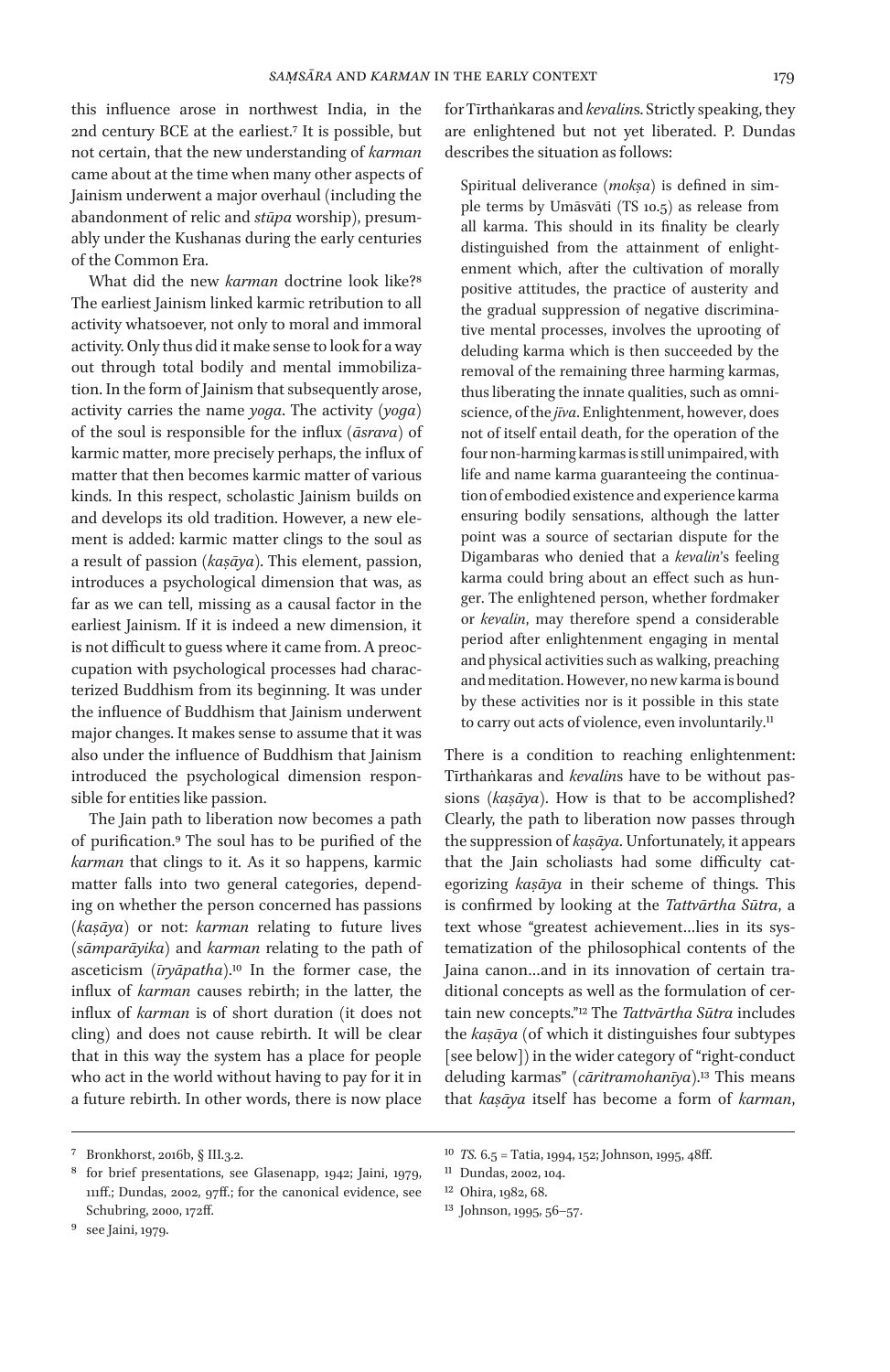thus turning the explanation of the influx of rebirthproducing *karman* into a circular affair: *karman* is responsible for the fact that *karman* clings to the soul. R.J. Zydenbos<sup>14</sup> calls *kasāya* "a kind of 'masterkarma' through which other kinds of karma are bound."

Whatever the precise method to be used, once a person has succeeded in eliminating *kaṣāya* and with it the various forms of *karman* relating to future lives (*sāmparāyika*), he or she can still engage in activity (*yoga*), but this will only lead to the influx (*āsrava*) of *karman* relating to the path of asceticism (*īryāpatha*), which will disappear again after a very short time. Those who do not succeed in eliminating *kaṣāya* will be reborn as a result of the *karman* that remains. It is here to be noted that the karmic particles that attach to nonliberated souls form the karmic body (*kārmaṇaśarīra*), which along with the luminous body (*taijasaśarīra*) accompanies the soul from one birth to the next.15 This assures that none of the karmic burden is lost during transmigration.

It should be clear from the above that the position adopted by Jain scholiasts crucially accepted the idea that the soul can act, that it can have activity (*yoga*), but not all activity has karmic consequences. In its most generally accepted version, at least from the *Tattvārtha Sūtra* onward, only activity accompanied by passion (*kaṣāya*) had such effects. However, this was not the only possible version, and a highly respected thinker of uncertain date, Kundakunda, proposed a different one. I will concentrate on his *Samayasāra*, a work that "has greatly influenced Digambara thinking for centuries, and has been acclaimed by them as the most profound exposition of the Jaina doctrine."16

Kundakunda draws inspiration from the Brahmanical Sāṃkhya philosophy. This philosophy introduces a distinction between two altogether different realms: the self (*puruṣa*) and nature (*prakṛti*). The self is completely inactive, and all activity takes place in the realm of nature. Sāṃkhya teaches that the way to liberation passes through the realization that one's inner self is altogether different from all that acts.

Kundakunda disagrees in claiming that the soul, unlike the self of Sāṃkhya, can and does act.

However, he agrees with Sāṃkhya in thinking that liberation depends on the realization that the soul is altogether different from acts that have karmic consequences. The soul is active in that it produces *bhāva*s, "states" such as anger (*krodha*), as a result of which karmic matter may cling to the soul. From a practical, and therefore lower, point of view, the soul is the agent of material *karman*, but from the highest point of view, it is the agent of the *bhāva*s only, not of material *karman*. Only metaphorically can one say that *karman* has been produced by the soul.

The following verses from the *Samayasāra* illustrate these points:

If the soul did not undergo modifications under the influence of *bhāva*s such as anger, there would be no cycle of rebirths (*saṃsāra*) or the Sāṃkhya philosophy would be correct.<sup>17</sup>

The soul makes a *bhāva* and is its agent from the highest point of view,

while from a practical (and therefore lower) point of view, it is the agent of material *karman*.18

The soul is an agent by its own *bhāva*, but it is not the agent of all the *bhāva*s produced by material *karman*.19

Just as the self makes its own *bhāva* (*ātmanaḥ bhāvam*) because of material *karman*, so it experiences its own *bhāva* because of material *karman*.20

Kundakunda's crucial point is that not all *bhāva*s result in karmic matter clinging to the soul. Some *bhāva*s do no such thing. If the soul engages only in activities that produce such harmless *bhāva*s, then there will be no further influx of *karman*.

The picture is somewhat complicated by the fact that in Kundakunda's opinion, there are two kinds of *bhāva*s: those that belong to and are (part of) the soul and those that belong to *karman*. Kundakunda's main argument turns around *bhāva*s that are part of the soul. These are the *bhāva*s that the soul produces, and it is by producing harmless *bhāva*s from among these that the soul can reach liberation.

A comparison of Kundakunda's understanding with the classical picture depicted above shows a number of similarities along with certain

- 19 *SS*. 88; trans. by author.
- 20 *SS*. 93; trans. by author.

<sup>14</sup> 1983, 15.

<sup>15</sup> Jaini, 1980, 132.

<sup>16</sup> Jaini, 2000, 30; 2001, 92; for an analysis of Kundakunda's thought, see Bronkhorst, 2016c.

<sup>17</sup> *SS*. 127; trans. by author.

<sup>18</sup> *SS*. 24; trans. by author.